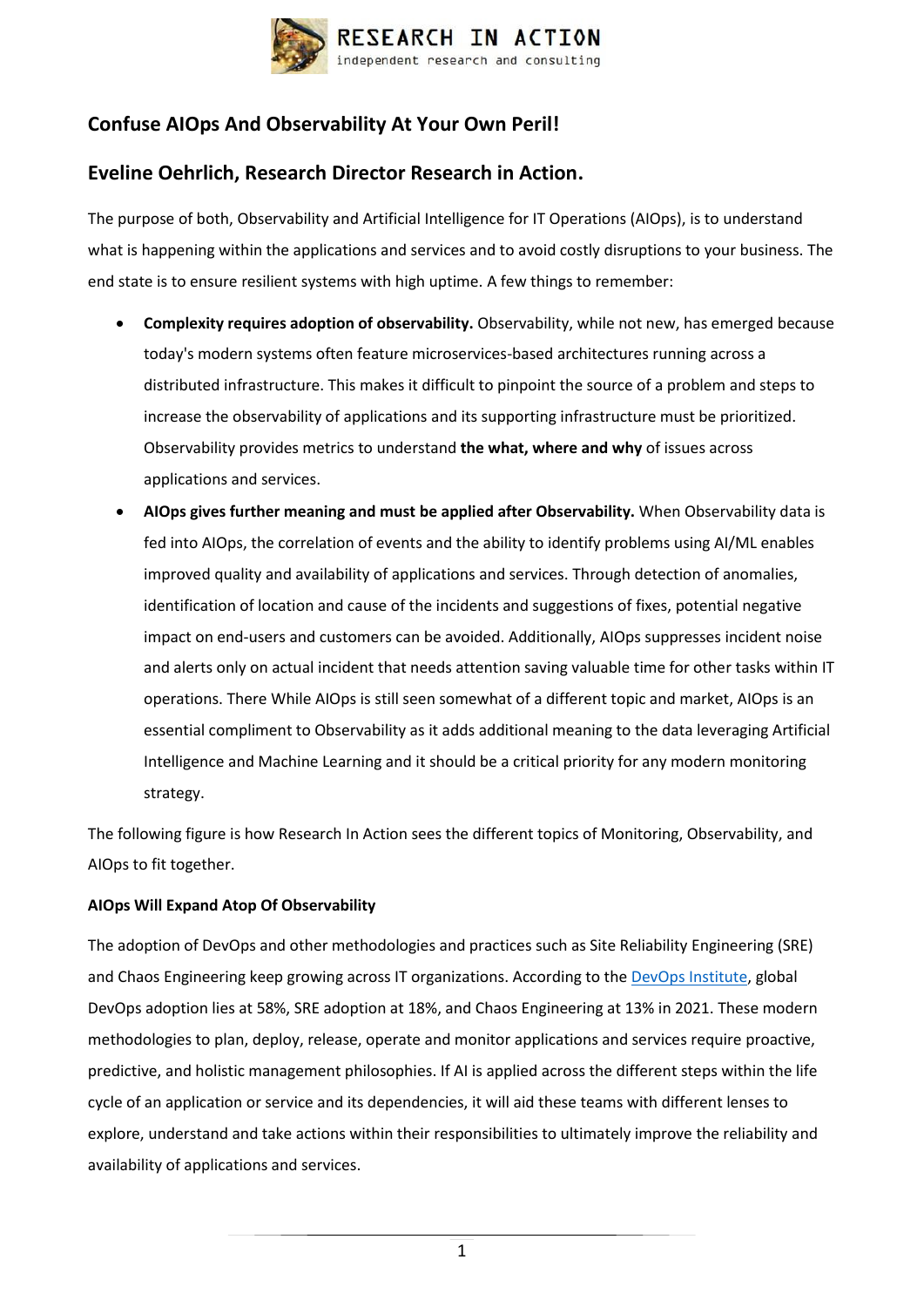

## **CONTINUOUS HYBRID IT MONITORING (CHITM): COMBINATION OF TRADITIONAL** MONITORING, OBSERVABILITY AND AIOPS LEVERAGING REAL TIME AND HISTORICAL DATA



#### **The Top Three Roles Which Apply AIOps Platforms**

Our survey data from our AIOps research in 2022 has shown that there are four teams within IT which are using AIOps: IT Operations/Continuous Operations (27% are applying AIOps in 2022); IT Service Management (23% are applying AIOPS in 2022); and Customer Experience and Application Owners (18% are applying AIOps in 2022); and Continuous Deployment (15% are applying AIOps in 2022). These teams are faced with enormous complexity and the desire to be more predictive and improve how they support and design applications and services. This will continue to drive AIOps adoption across modern hybrid enterprise teams.

#### **The Vendor Landscape Varies Greatly**

The current vendor solutions, while some are still labeled AIOps, vary greatly in terms of what lens they provide and what they share as their value proposition. While some are focused solely on the operate and monitor aspects, others provide capabilities around the planning of risks and changes aiding application release and deployment teams. The biggest observation however is that almost all vendors still talk too much inside-out metrics such as mean-time-to-repair reductions or reduction of toil. The biggest challenge (besides a shortage of skills and resources) for IT enterprise organizations today however is to ensure that value is delivered to an organization's customers and employees. That requires an outside-in perspective of understanding how value is experienced and that should guide the appropriate metrics for improvements. Increase across customer and employee satisfaction through the optimization of processes and interactions are just a few examples of outside-in metrics which should be populated and shared across business and IT for adjusting and people, process and technology improvements.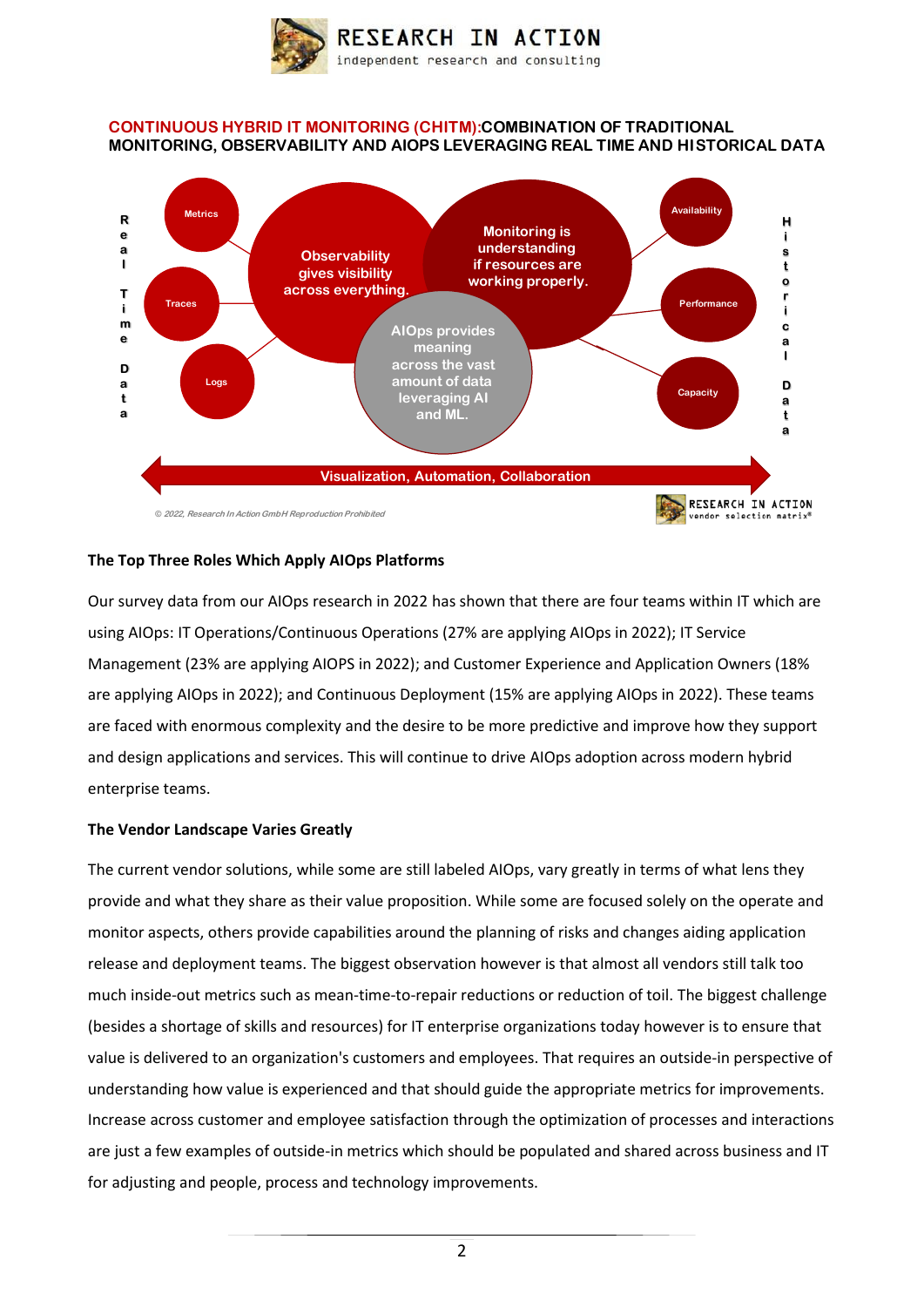

## **Reflect On Your Today And Future Needs To Assure A Solid Functionality Mix**

Reflecting on your needs around your existing applications, services, and technology stacks within your company today and in the future will guide your evaluation of the functionality mix offered by each vendor and may help you to fit the most suitable vendors to your AIOps project. While Observability might be essential towards becoming "Cloud-native", AIOps can shift the existing reactive way of responding towards a proactive management of applications and services.

#### **Dig Into the Vendors And Their AIOps Platform**

The top AIOps Platform vendors have great vision, continuously innovate, and approach the market with thought leadership and think ahead to market and industry changes. If you are spending a significant amount of money on AIOps solutions, your goals should be to improve your existing application and infrastructure performance monitoring and improve the visibility across the business and technology ecosystem. Therefore, the second step is to ask the vendors a variety of questions:

- How will the tool vendor help to up your organization's service assurance, application performance or existing application performance monitoring game?
- How does the vendor intend to stay relevant? How poised are they to evolve with the market?
- Does the vendor provide new ideas and innovations or are they more about optimizing your existing processes?
- Will the vendor be able to assist in the delivery of new best practice practices such as SRE, DevSecOps, etc.?
- How about the ease of use, adaptability and how customizable is the tool?
- How does the vendor assist with changes and new releases?

## **The Top Global AIOps Platforms**

We have researched the AIOps Platforms and are sharing the findings as a guide to important AIOps market trends, and key top global AIOps Platforms as selected by 1,500 buyer companies based upon product, company, and service quality (see the figure below).

This research should help you to determine which AIOps Platforms fit your requirements for an observability journey. [This study](http://researchinaction.de/wp-content/uploads/VSM-AIOPS-2022-WWW.pdf) should be used as a starting point before a more detailed evaluation of AIOps Platforms.